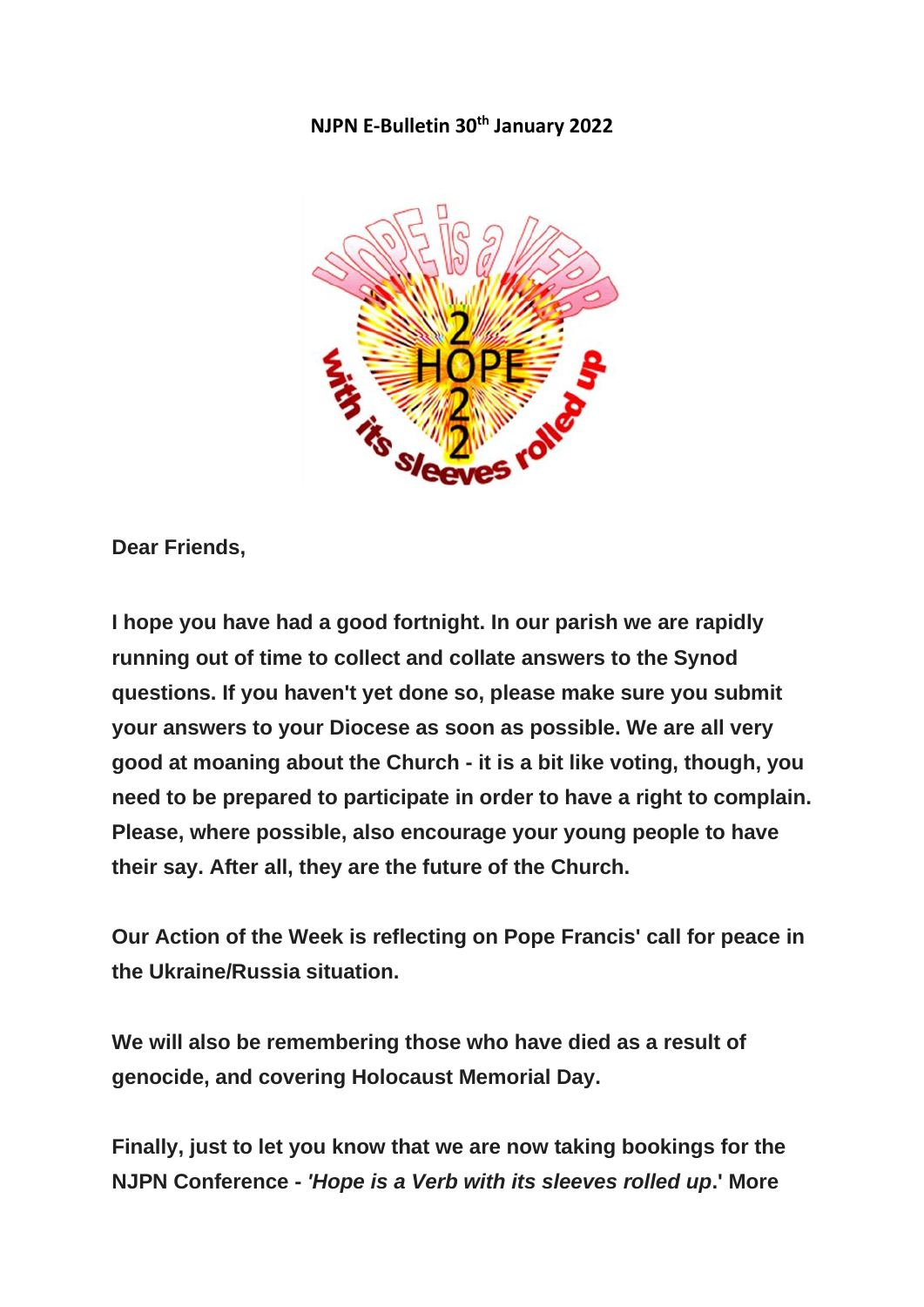**information and details on how to book are in the Events Section below. If it is anything like last year's conference, it is well worth coming to, not only for the speakers and workshops, but the networking with like-minded people.**

**Thank you to everyone who reads and/or passes these e-bulletins on, and to all that send in articles/events to be included. Please keep them coming. All being well, the next one will be out the weekend of the 13th February.**

**God bless Sharon (Editor)**

**E-Bulletin Contents: -**

# **\*\*\*ACTION OF THE WEEK\*\*\***

# **News and Comment**

- **1. Holocaust Memorial Day**
- **2. Climate/Environment News**
- **3. Palestine/Holy Land**
- **4. Synod**
- **5. Dropping of Economic Crime Bill**
- **6. Remembering Thich Nhat Hanh**
- **7. Inequality Kills**
- **8. Scotland's Peace Groups Campaign at Faslane**
- **9. Columban Schools Media Competition**
- **10. Congratulations!**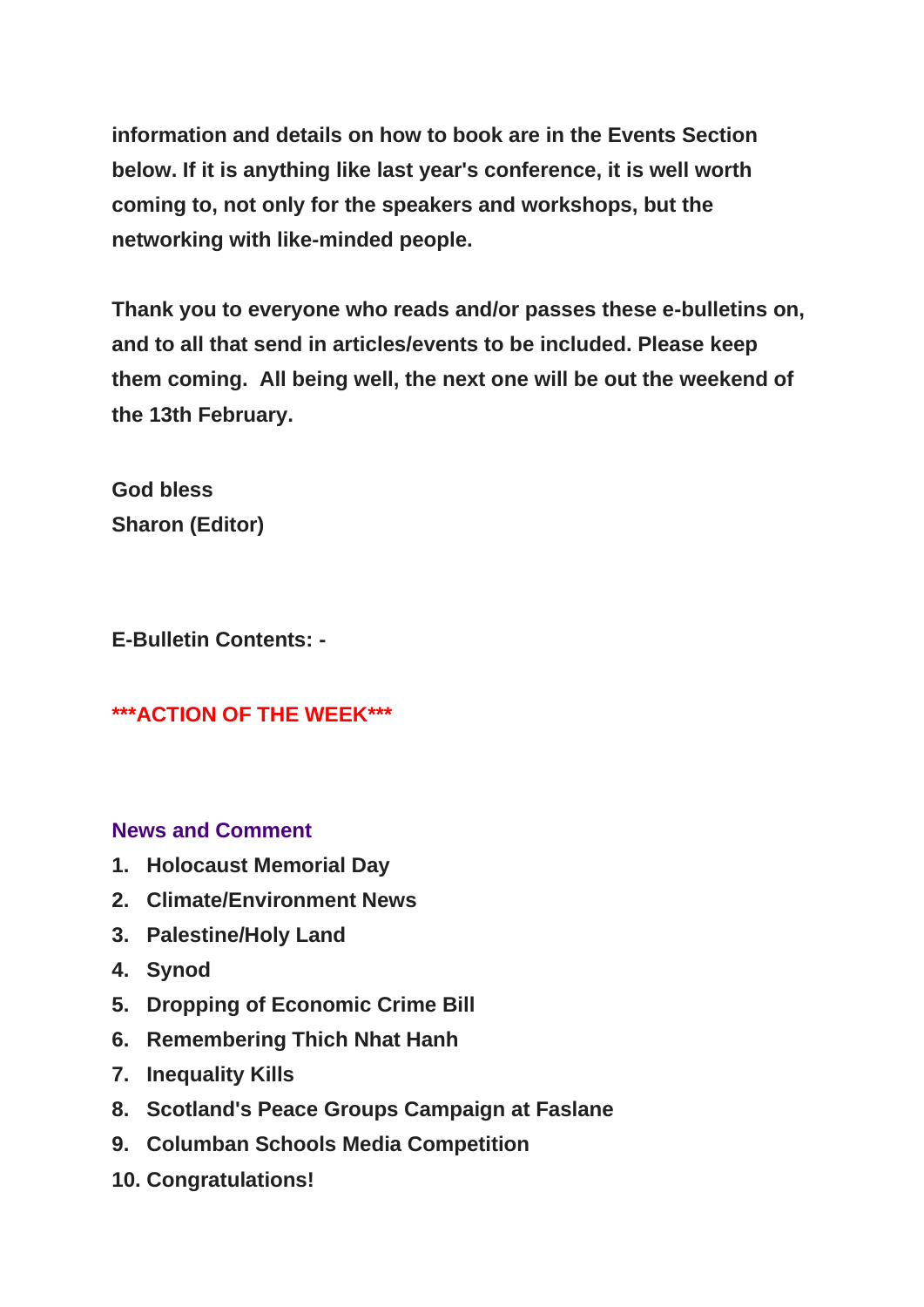### **11. NJPN Blog through ICN**

### **Newsletters**

- **12. Ecumenical Council for Corporate Responsibility January 2022**
- **13. Church Action on Poverty Winter 2022**
- **14. Columban JPIC January 2022**
- **15. Living Fair January 2022**
- **16. Trade Matters January 2022**
- **17. Joint Public Issues Team January 2022**

## **Events (\*\*\*this week marked by \*\*\*)**

**18. 14th -27th February - Church Action on Poverty Sunday 19. 21st February - 6th March - Fairtrade Fortnight 20. 24th February - Sir Harold Hood Memorial Lecture 2022 21. 26th February - NJPN Networking Day 22. 28th February - Leaving Something on the Table - How Money Doesn't Make the World Go Round 23. 8th - 10th July 2022 - Reinventing Radical (Student Christian Movement) 24. 22nd - 24th July - NJPN Annual Conference 25. Christian CND Workshops**

### **Actions**

- **26. Cancel Zambia's Debt**
- **27. Walk Against Hunger this Lent**
- **28. Call on the ICC to Investigate Potential War Crimes in Yemen**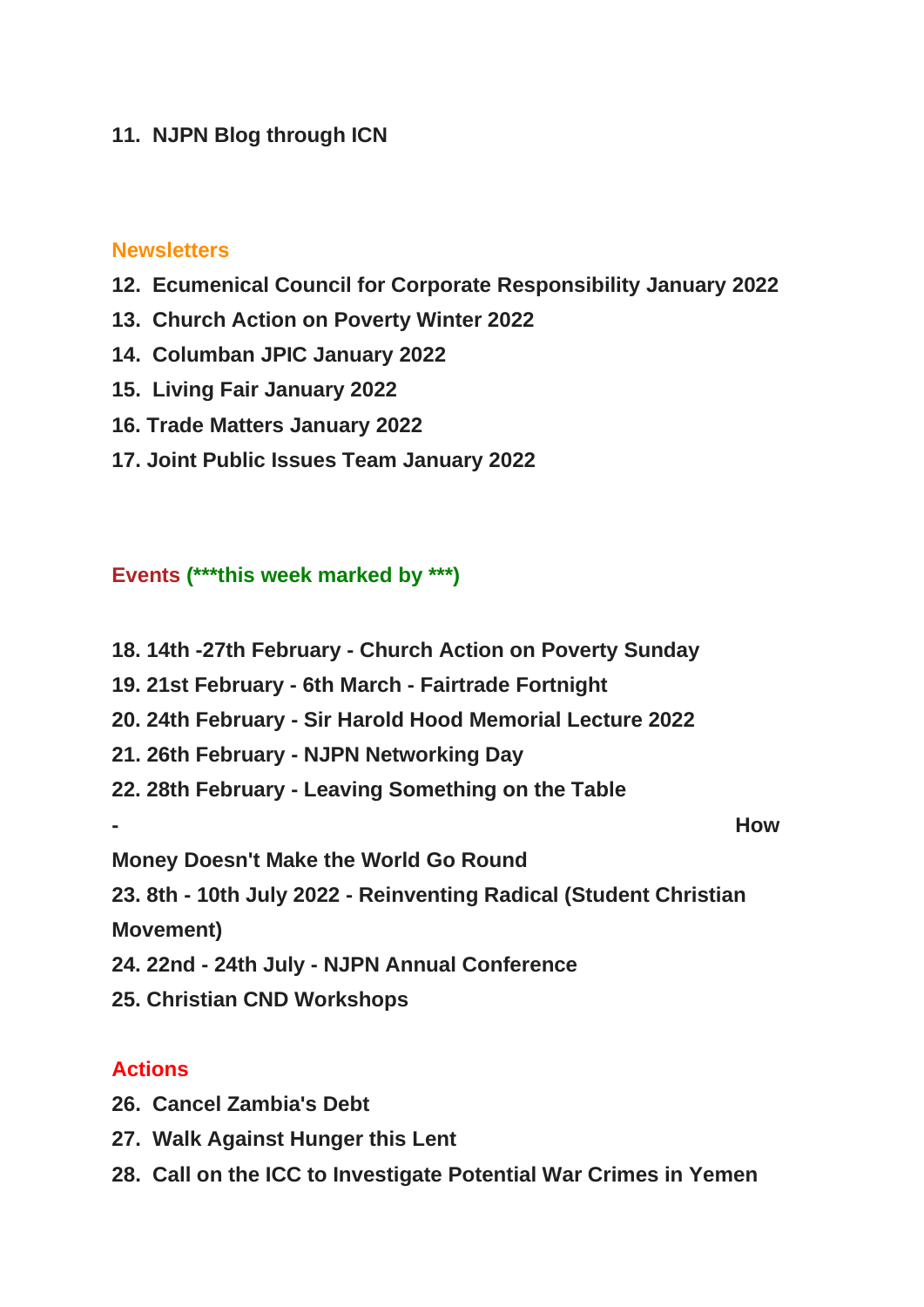### **The Last Word**

**29. Never Condemn a Child**

**See below for: -** *Note on Data Protection About these E-Bulletins Donate to NJPN*

### **\*\*\*ACTION OF THE WEEK\*\*\***

### *"I make a heartfelt appeal to all people of good will to raise prayers to Almighty God that all political actions and initiatives may be at the service of human brotherhood rather than partisan interests."*

### **Pope Francis**

**The above statement was made by Pope Francis as he expressed his concerns over the increasing tensions that threaten to overturn chances for peace in Ukraine and security on the European continent in general, given the wider repercussions of any conflict.**

**The Pope added those who pursue their own objectives to the detriment of others, show despise for their own vocation as human beings, as we have all been created brothers and sisters. The Pope has expressed his concern regarding the tensions over Ukraine frequent times in the past, encouraging everyone to pray for peace and that dialogue and negotiation may prevail in resolving the situation.**

**He then proposed Wednesday 26th January as a day of prayer for peace.**

**Obviously, that day has passed, but we can still follow his lead and do what we can to reflect and pray about the situation.**

**More information and actions taken are available from the**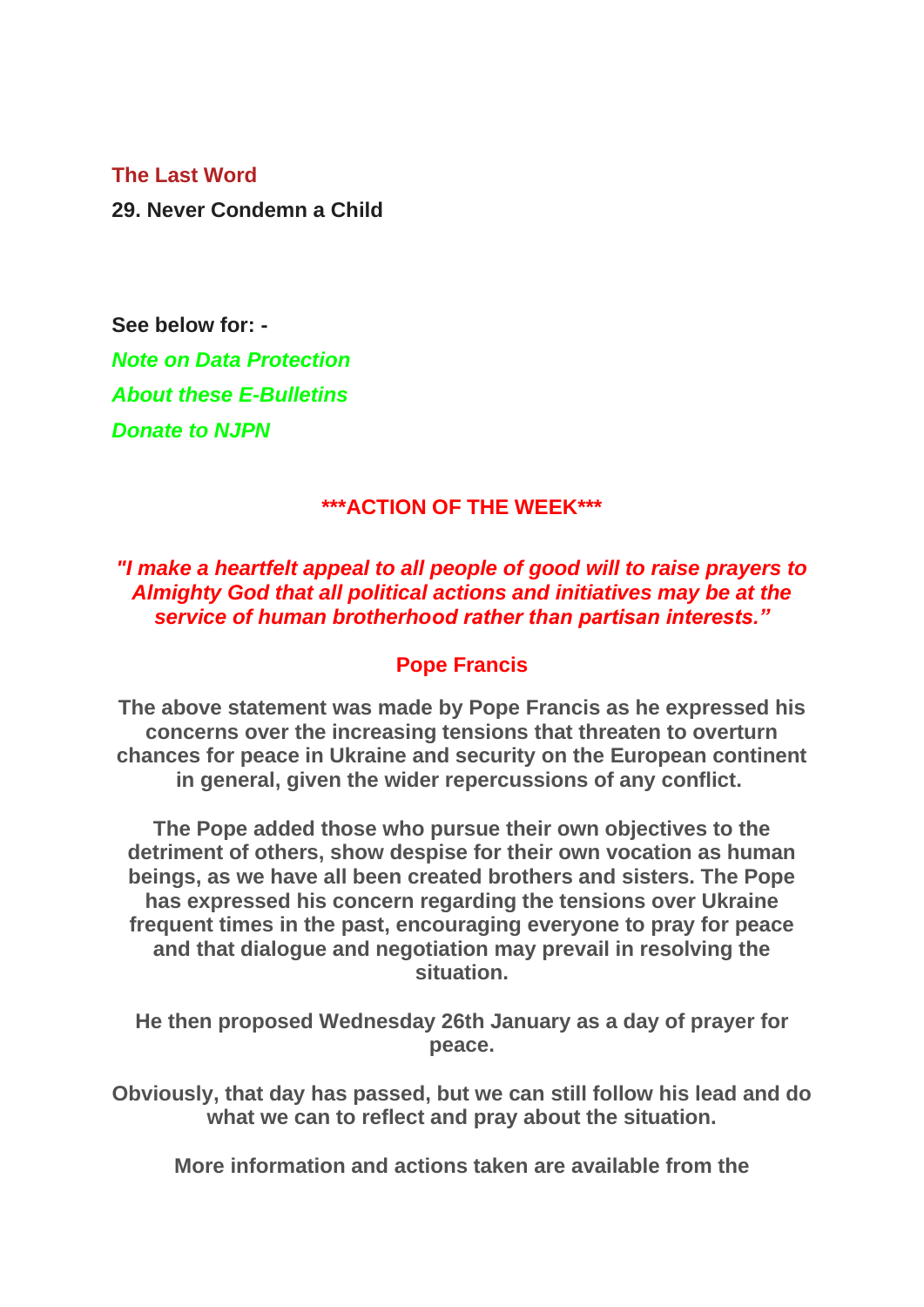[Catholic Bishops of England and Wales website,](https://justice-and-peace.us7.list-manage.com/track/click?u=43dc262537b1536e87dc04eca&id=7feef34c22&e=21ab98db78) **plus there are words from Cardinal Vincent Nichols, who joined his brother bishops from the London area alongside the Papal Nuncio His Excellency Archbishop Claudio Gugerotti for a short service of prayer at the Ukrainian Cathedral to pray for peace in Ukraine.**

**Cardinal Nichols says:- "***My prayer this evening was especially for the people of the Ukraine, who feel now that great armies are massing at their borders. But my prayer was also for those who are involved in negotiations – both directly with Russia and in the negotiations that are taking place between allies in Europe and across the Western world.*

*We pray for each other no matter which side of these conflicts we're on, because conflict is always a failure, and it's a failure that is deeply destructive, as this country knows. Tragically, conflict erupts in many places even now as we speak. So the duty to pray for peace is one of the first flowerings of a love of God and an ability to see the world through the eyes of God."*

**The blessing Cardinal Nichols gave at the end of the service of prayer:-**

*May God, our Merciful Father, look with kindness on our broken world in which there is so much conflict.*

*May God, our Merciful Father, give wisdom to those who are trying to sustain, protect and build peace through negotiation and diplomacy, and may God bless us all in the name of the Father, the Son and and the Holy Spirit. Amen.*

**Also on the 26th January, Pax Christi International sent a letter to Pope Francis about the escalation of tensions in the Ukraine. They write '** *The situation now facing Ukraine recalls the Cuban Missile Crisis of sixty years ago. This situation brought the world to the precipice of nuclear war, and saw the intervention of Saint Pope John XXIII. He used emissaries to privately communicate to both sides and made a public appeal for "moral responsibility" on both sides. We humbly pray and hope that Pope Francis may similarly help open way for dialogue and the building of trust as the world faces yet another senseless violent conflict***.' You can read the full text of their letter** [here.](https://justice-and-peace.us7.list-manage.com/track/click?u=43dc262537b1536e87dc04eca&id=f7b33841cb&e=21ab98db78)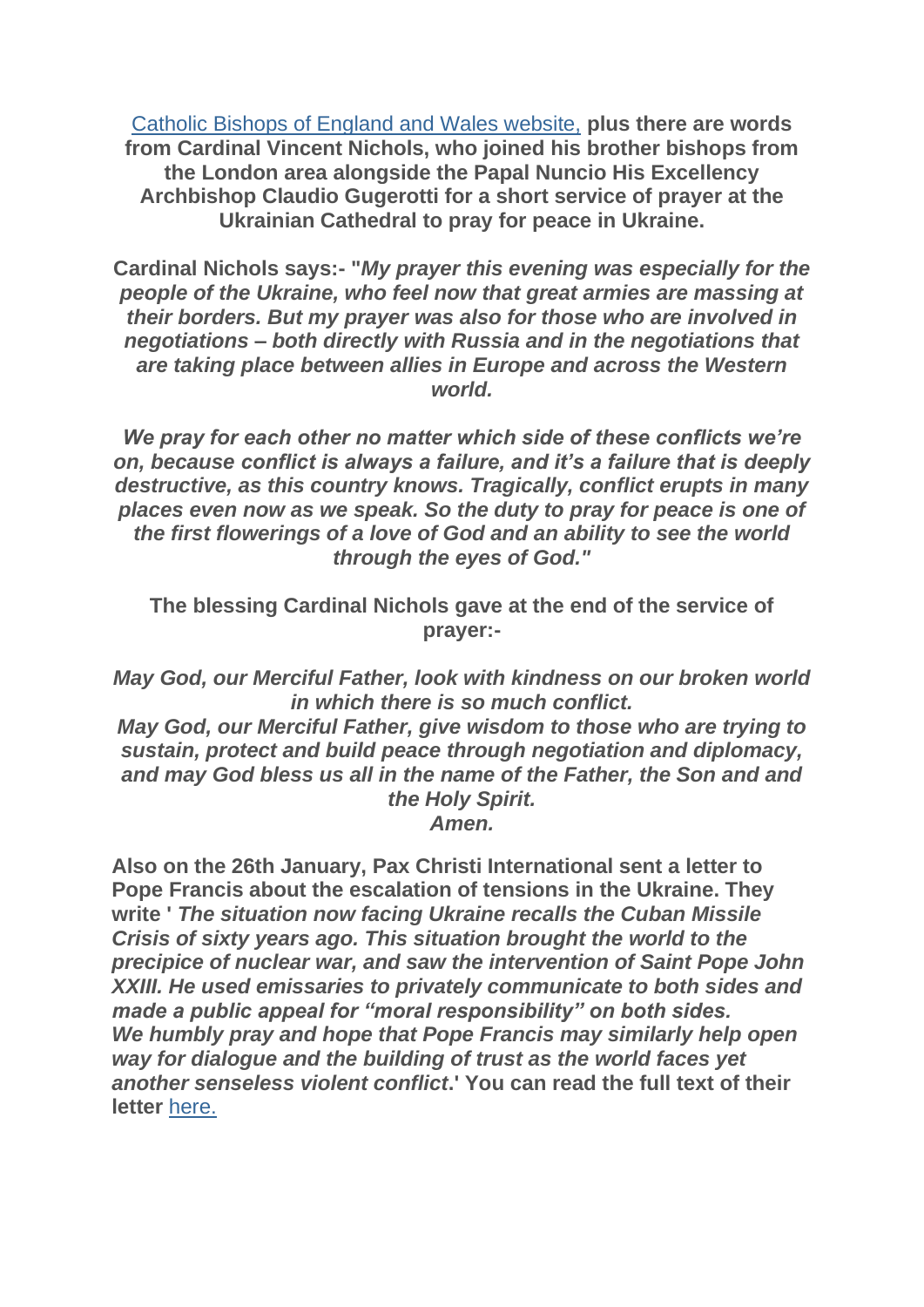### **Please join in by remembering the Ukrainian people, and the situation there, in your prayers.** *Thank you!*

### **NEWS AND COMMENT**

## **1. Holocaust Memorial Day - 27th January 2022 'Memory, Dignity and Justice'**

Vatican News writes: - *International Holocaust Remembrance Day is marked annually to recall the millions of people who were killed or lived through the Holocaust.*

*The date commemorates the liberation of the Nazi concentration camp at Auschwitz in south-west Poland, which was liberated by Russian troops on 27 January 1945.*

*The day also remembers the millions of people who were affected by terrible crimes committed during conflicts in Cambodia, Rwanda, Bosnia and Darfur.*

Through [Vatican News,](https://justice-and-peace.us7.list-manage.com/track/click?u=43dc262537b1536e87dc04eca&id=6cce80bac1&e=21ab98db78) there is an interview with Archbishop Kevin McDonald, the Archbishop Emeritus of Southwark in London, and Chair of the Committee for Catholic-Jewish relations for the Catholic Bishops' Conference of England and Wales.

The Holy See is also warning against Holocaust denial and revisionism trends, [a](https://justice-and-peace.us7.list-manage.com/track/click?u=43dc262537b1536e87dc04eca&id=451d5d0dfd&e=21ab98db78)*[llowing the threat of anti-Semitism](https://justice-and-peace.us7.list-manage.com/track/click?u=43dc262537b1536e87dc04eca&id=72c7ba7526&e=21ab98db78) to lurk in Europe and [elsewhere.'](https://justice-and-peace.us7.list-manage.com/track/click?u=43dc262537b1536e87dc04eca&id=72c7ba7526&e=21ab98db78)*

Finally, again through Vatican News, Pope Francis is quoted as saying *'This unspeakable cruelty must never be repeated.'* The Pope has urged families to remind younger generations about the millions of people, especially Jews, killed at the hands of the Nazi regime. You can read more of what he said [here.](https://justice-and-peace.us7.list-manage.com/track/click?u=43dc262537b1536e87dc04eca&id=3af274c62d&e=21ab98db78)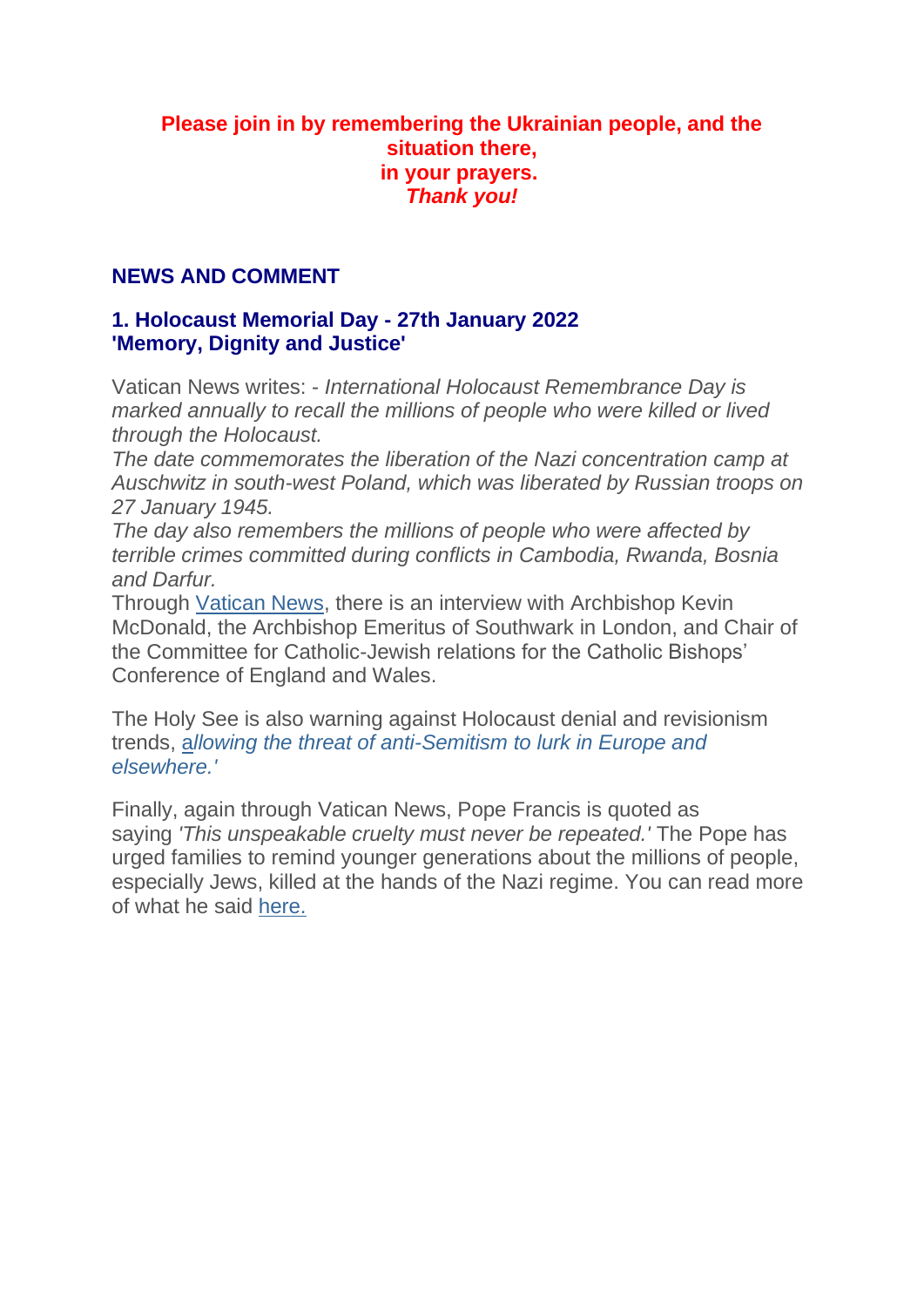**2. Climate/Environment News (includes Actions and an Event) The Climate and Ecological Bill - Information and Action**



Green Christian writes: - *The Climate and Ecological Emergency (CEE) Bill – is a plan for a new UK law that addresses the full extent of the climate and nature crisis in line with the most up-to-date science. The Bill is the only proposed legislation before the UK Parliament that ensures a comprehensive and joined-up approach to the emergency and acknowledges the full extent of the UK's emissions and ecological footprint as well as its responsibility to ensure that it prevents and reverses damaging impacts, globally, so that the least developed nations still have the chance to develop sustainably.*

You can read more about the Bill through [Green Christian.](https://justice-and-peace.us7.list-manage.com/track/click?u=43dc262537b1536e87dc04eca&id=edcaf86209&e=21ab98db78) They are also asking us to encourage our churches to back the Bill. Click [here](https://justice-and-peace.us7.list-manage.com/track/click?u=43dc262537b1536e87dc04eca&id=d7c70511b5&e=21ab98db78) for more details.

Or, if you wish to engage with your MP on the Bill, they give you the [tools to](https://justice-and-peace.us7.list-manage.com/track/click?u=43dc262537b1536e87dc04eca&id=7523c1e0c5&e=21ab98db78)  [do so.](https://justice-and-peace.us7.list-manage.com/track/click?u=43dc262537b1536e87dc04eca&id=7523c1e0c5&e=21ab98db78)

## **Action - Save Bees from Deadly Pesticide**

Again, for the second year running, the Government has okayed the use of neonicotinoids for 'emergency use.' These pose a lethal threat to bee populations, and have been banned in Europe since 2013. I am curious as to what 'emergency use' means...

Please add your name to the [Greenpeace petition.](https://justice-and-peace.us7.list-manage.com/track/click?u=43dc262537b1536e87dc04eca&id=cf58ef1420&e=21ab98db78)

## **Event: Online Meeting on Biodiversity**

St John Vianney's Live Simply Group Invite you to an online meeting on BIODIVERSITY With Fr Sean McDonagh, Columban father on Thursday 17th February from 7.30pm - 9pm.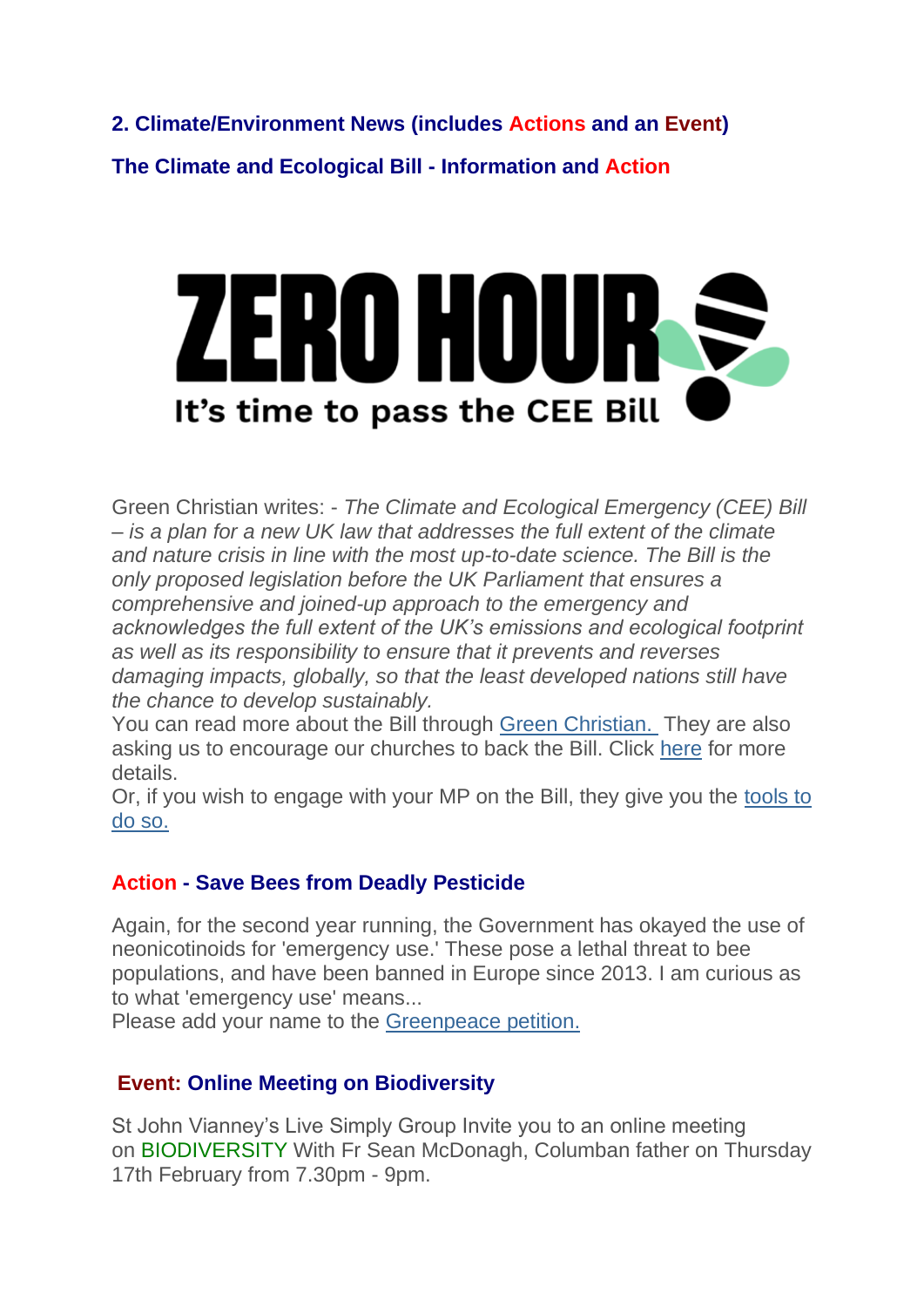They write: - The upcoming UN Conference on Biodiversity in Kuming, China (COP 15) this April 2022 offers opportunities to make links between issues raised in the climate change talks in Glasgow in September 2021 and with Pope Francis' Encyclical entitled Laudato Si—On Care for our Common Home. *"It is important that we get an accurate understanding of how serious the destruction of biodiversity is for planet Earth. As a species we need to* 

*educate ourselves about the impact of our wasteful, industrial societies and, most of all we need to urgently devise strategies and lifestyles which will allow us to live in a more sustainable way with the rest of creation. All of us will need to be involved in shaping this sustainable lifestyle. It is but essential if we are to leave a beautiful, vibrant and fruitful planet to future generations. "* Fr Sean

Register in advance for this meeting:

[https://us02web.zoom.us/meeting/register/tZUudOivpj4iG9LJBnbEj7fY8R2](https://justice-and-peace.us7.list-manage.com/track/click?u=43dc262537b1536e87dc04eca&id=7a4c3668ca&e=21ab98db78) [5oKnq5Bcs](https://justice-and-peace.us7.list-manage.com/track/click?u=43dc262537b1536e87dc04eca&id=7a4c3668ca&e=21ab98db78)

## **New species in 2021 - but what are we losing?**

Andy Lester from A Rocha writes through ICN:- *It has been an exciting last 12 months for new species around the globe, with 550 new fish, mammals, plants, reptiles and insects discovered and new to science.*

He then goes onto describe some of the new species, which is great - until you also read that the best estimate of extinction rates according to the UN is 150 - 235 species approximately EVERY DAY...although according to the WWF it could be nearer 2000.

COP15 of the UN Convention on Biological Diversity (as mentioned above) takes place in April in China and it aims to set new goals re stopping the destruction of habitat and species.

You can read the rest of the very interesting article [here.](https://justice-and-peace.us7.list-manage.com/track/click?u=43dc262537b1536e87dc04eca&id=4eb8e6b6d0&e=21ab98db78)

### **World Leaders: Here are your New Year's Resolutions on Protecting People and Planet**

Environmental Justice Foundation write: - *Immediate action, centred around the principles of environmental justice, is essential for protecting our most basic human rights and the natural world which underpins them. Decisive action this year can build a safer, more sustainable planet for us all, but another 12 months of delay and failure will have indescribable impacts.*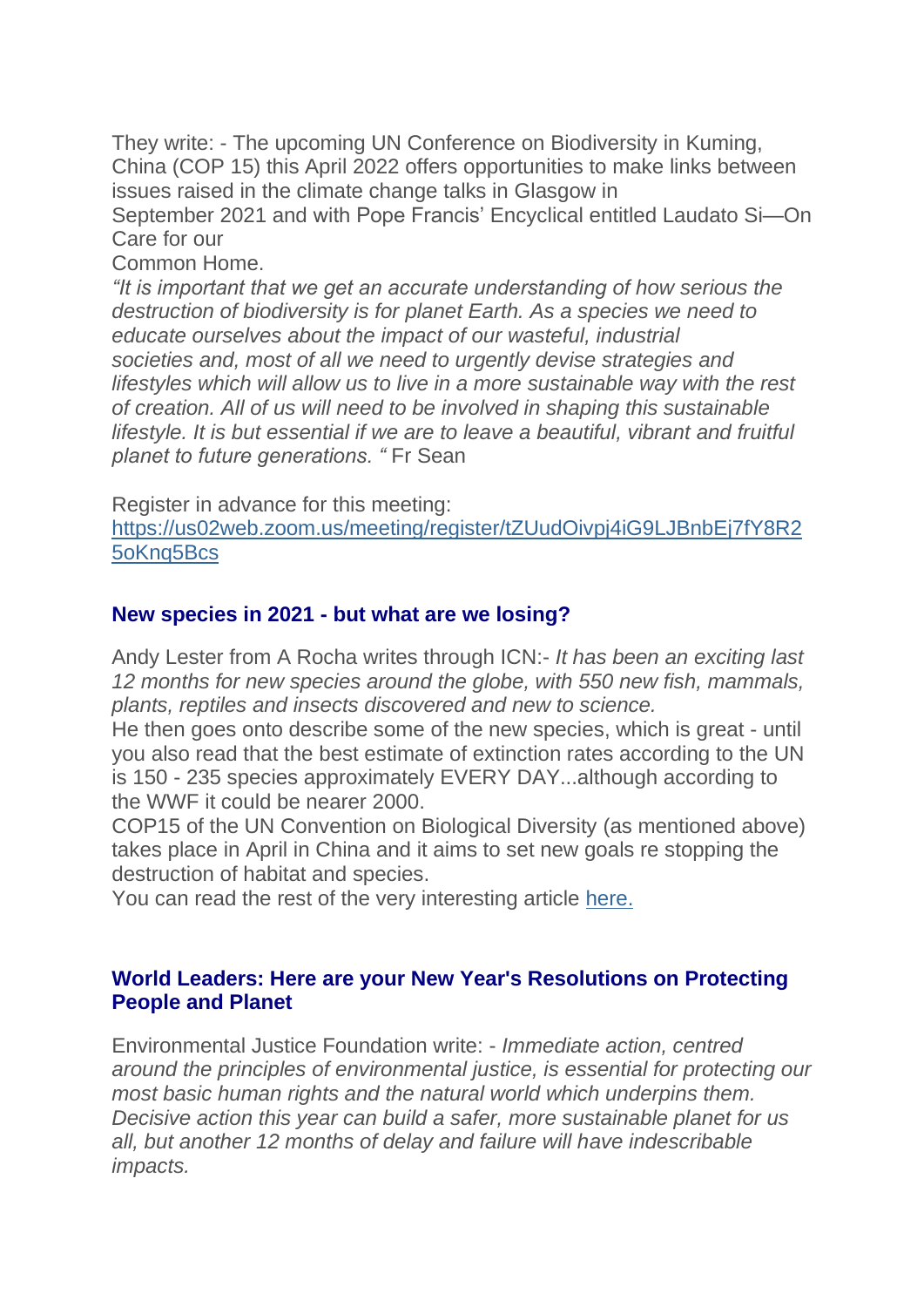They then go onto list what the world leaders should be focusing on this year. Read and sign up for their newsletters [here.](https://justice-and-peace.us7.list-manage.com/track/click?u=43dc262537b1536e87dc04eca&id=6d6757546d&e=21ab98db78)

### **Climate Emergency Toolkit**

The Toolkit, brought out last year, will be updated and relaunched in late February. Watch this space!

In the meantime, this is a great time of year to talk with your church leaders and make sure that climate action is part of your plans for 2022. It's also a good opportunity to spread the word about the Climate Emergency Toolkit to your friends and family. There are now more than 75 churches who have declared a climate emergency, and they would love to see that number grow. Click on the link [here](https://justice-and-peace.us7.list-manage.com/track/click?u=43dc262537b1536e87dc04eca&id=78f8c5275e&e=21ab98db78) to declare your interest and for more details.

### **Action re the Energy Crisis**

I was panic stricken this week, when my energy provider (who I have had good prices from for quite some years) went bust. I was on a good fixed rate tariff for the next two years, but that has all gone by the wayside now, and I will be taken over by British Gas. On the same day, I heard an interview on our local radio station with a chap who had just come to the end of his fixed rate with his energy company, and his monthly payments had gone up from £120 per month to £185. He didn't know where he was going to find the extra money. There is also the threat of more prices rises from April.

[Friends of the Earth](https://justice-and-peace.us7.list-manage.com/track/click?u=43dc262537b1536e87dc04eca&id=ac6c4b288a&e=21ab98db78) have an interesting piece on fuel poverty on their website. They give the definition, and highlight the fact that living in fuel poverty can cause poor health.

Also, Greenpeace are asking us to email Rishi Sunak, asking him to protect people from the rise in energy costs. Please add your name [here.](https://justice-and-peace.us7.list-manage.com/track/click?u=43dc262537b1536e87dc04eca&id=d4ffc8e103&e=21ab98db78)

### **3. Palestine/Holy Land (includes an Action)**

### **Call for prayer for Nassar Family and the Tent of Nations**

Some weeks ago we covered the Tent of Nations (a Palestinian Christian farm), and the fact that on the 13th December an Israeli Military Court was going to decide the fate of the farm - which is now surrounded by Israeli settlements.

Well. this week, masked men came to the farm and attacked Daoud and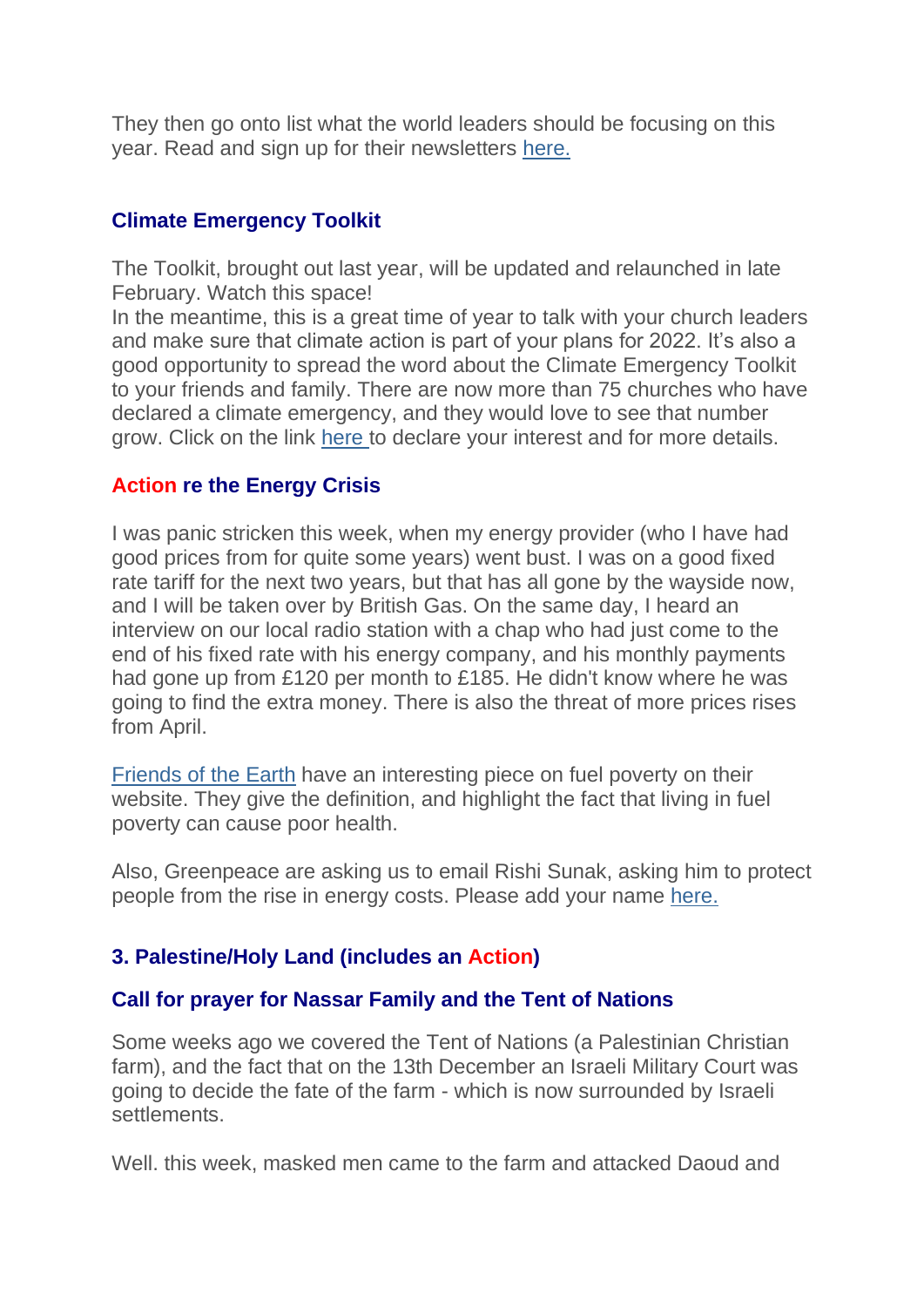Daher Nassar with sticks and iron bars. Churches for Middle East Peace (CMEP) have written an article for [ICN](https://justice-and-peace.us7.list-manage.com/track/click?u=43dc262537b1536e87dc04eca&id=cebd0b02c9&e=21ab98db78) covering the story, and asking for prayers for the Nassar Family, who have always sought peace with their neighbours - Palestinians and Israelis alike.

### **Planting trees and working for peace in Palestine**

This is a great story - 130 Jewish volunteers planted 400 olive trees this week in Palestinian villages, despite an attack taking place by masked men.

Rabbi Nava Hefetz, Educational Director of Rabbis for Human Rights, says: - *"The settler violence has become a real mark of Cain on the forehead of Israeli society. Their violence is directed first of all at Palestinians and to anyone who refuses to accept their version of messianic Jewish superiority that they seek to impose."*

You can read the full story through [World Council of Churches.](https://justice-and-peace.us7.list-manage.com/track/click?u=43dc262537b1536e87dc04eca&id=199fa10f4e&e=21ab98db78)

## **Action: Land Theft Not Charity**

Palestine Solidarity Campaign writes: *Palestinians are calling for solidarity with their resistance to Israel's attempts to dispossess, dehumanise, and expel them. They've told us that meaningful solidarity means holding organisations sustaining Israeli apartheid accountable - organisations like the Keren Kayemeth LeIsrael-Jewish National Fund (KKL-JNF).*

*Right now, the KKL-JNF is razing Palestinian land and demolishing homes and property in the Naqab, to plant forests over the area. In Jerusalem, the KKL-JNF is using the rigged Israeli legal system to expel Palestinian residents.*

*While this destruction unfolds, the UK branch of the JNF continues fundraising and benefiting from official charitable status. But the JNF UK has recently come under scrutiny by the Charity Commission due to public outrage over racist comments made by members of its board.*

The PSC have written an open letter to the chair of the Charity Commission, calling on them to investigate the JNF's anti-Palestinian racism, and revoke its charitable status. You can read and sign the letter [here.](https://justice-and-peace.us7.list-manage.com/track/click?u=43dc262537b1536e87dc04eca&id=5607552ed0&e=21ab98db78)

### **4. Synod News**

**For a Synodal Church: Communion, Participation and Mission**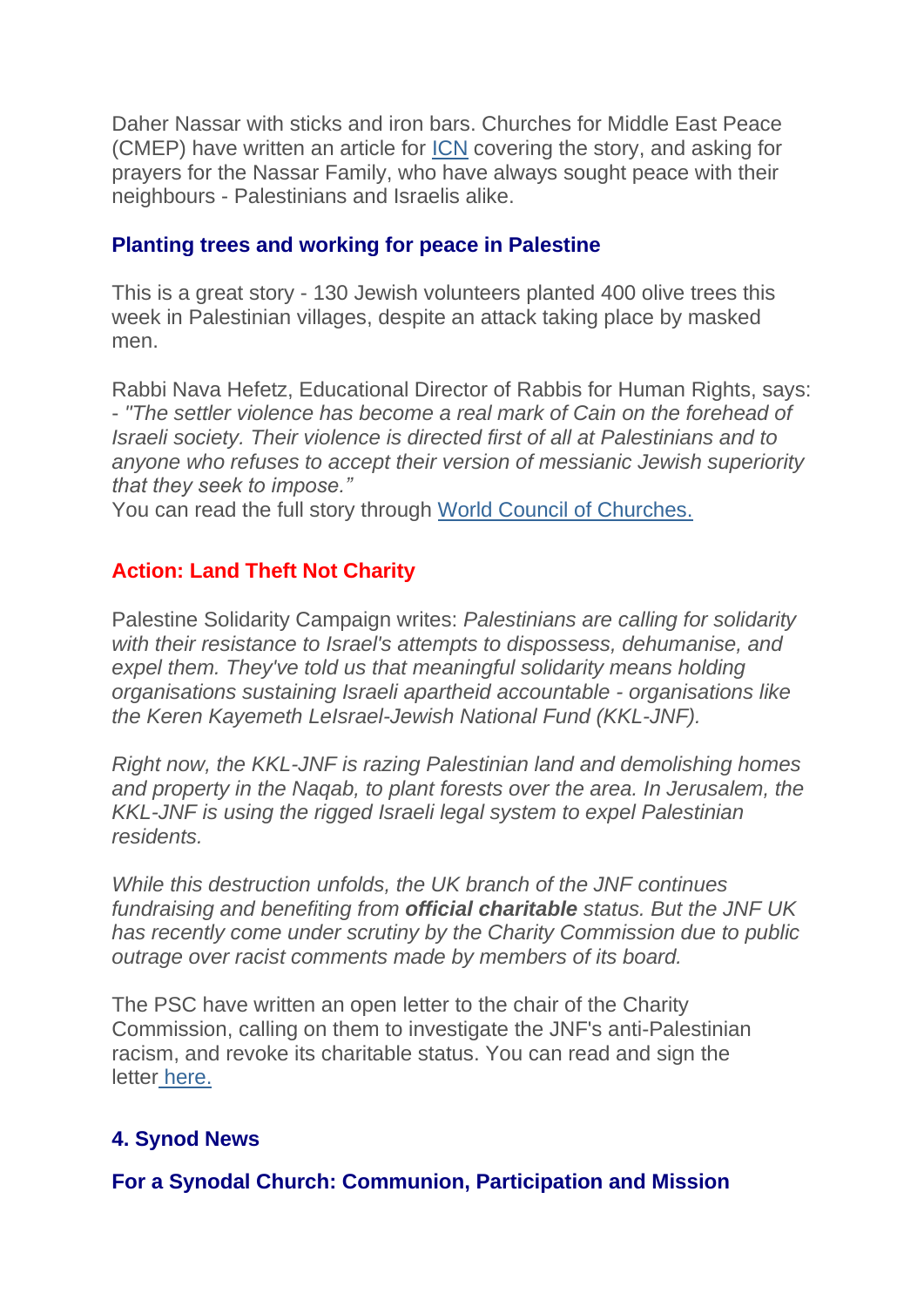If you are at all confused about the Synodal process that is going on at present, and will finish in October 2023, the [Catholic Bishops of England](https://justice-and-peace.us7.list-manage.com/track/click?u=43dc262537b1536e87dc04eca&id=9a9edb9472&e=21ab98db78)  [and Wales](https://justice-and-peace.us7.list-manage.com/track/click?u=43dc262537b1536e87dc04eca&id=9a9edb9472&e=21ab98db78) have lots of information and answers to questions. We are in the Diocesan stage now, in which each individual faithful can participate in the diocesan consultation. This phase will end locally with a pre-synodal assembly: the culminating moment of diocesan discernment. Our parish will be sending all responses through to the Diocese on the 1st February, and presumably most Dioceses around the country are doing the same.

Whether you agree with it or not, or are disappointed in the fact that all answers will go via a Diocesan Committee, who will be reviewing them before collating ideas and sending them to Rome, please participate. Even if you are not active in your local Church, you have every right to have your say.

### **Birmingham Diocesan Justice and Peace - Online Forum on the Synod**

This week the Birmingham J & P Commission had an online forum to discuss the Synod; how Justice and Peace Groups could get involved, and how J &P could be incorporated into parish and group discussions. The recording of the forum is available to listen to [here.](https://justice-and-peace.us7.list-manage.com/track/click?u=43dc262537b1536e87dc04eca&id=9c60b19976&e=21ab98db78)

## **5. Dropping of Economic Crime Bill**

Church Action for Tax Justice have reported this week that the Economic Crime Bill, which has been languishing for years, and the Prime Minister had put his support behind at the Summit for Democracy held in December 2021, has been dropped from the schedule of the next Parliamentary session. Given that corruption is at the forefront of many people's minds, at present, this was quite a shock.

You can read their thoughts through [ICN.](https://justice-and-peace.us7.list-manage.com/track/click?u=43dc262537b1536e87dc04eca&id=51777f6564&e=21ab98db78)

## **6. Remembering Thich Nhat Hanh**

Buddhist Monk and Peace Activist Thich Nhat Hanh passed away at the age of 95, on the 22nd January.

[Independent Catholic News](https://justice-and-peace.us7.list-manage.com/track/click?u=43dc262537b1536e87dc04eca&id=4069f3d416&e=21ab98db78) have written an Obituary on him, and quote the New York Times as saying that he 'influenced the American peace movement.' Also quoted is Dr Martin Luther King Jr., who nominated him for the Nobel Peace Prize, saying "I do not personally know of anyone more worthy than this gentle monk from Vietnam. His ideas for peace, if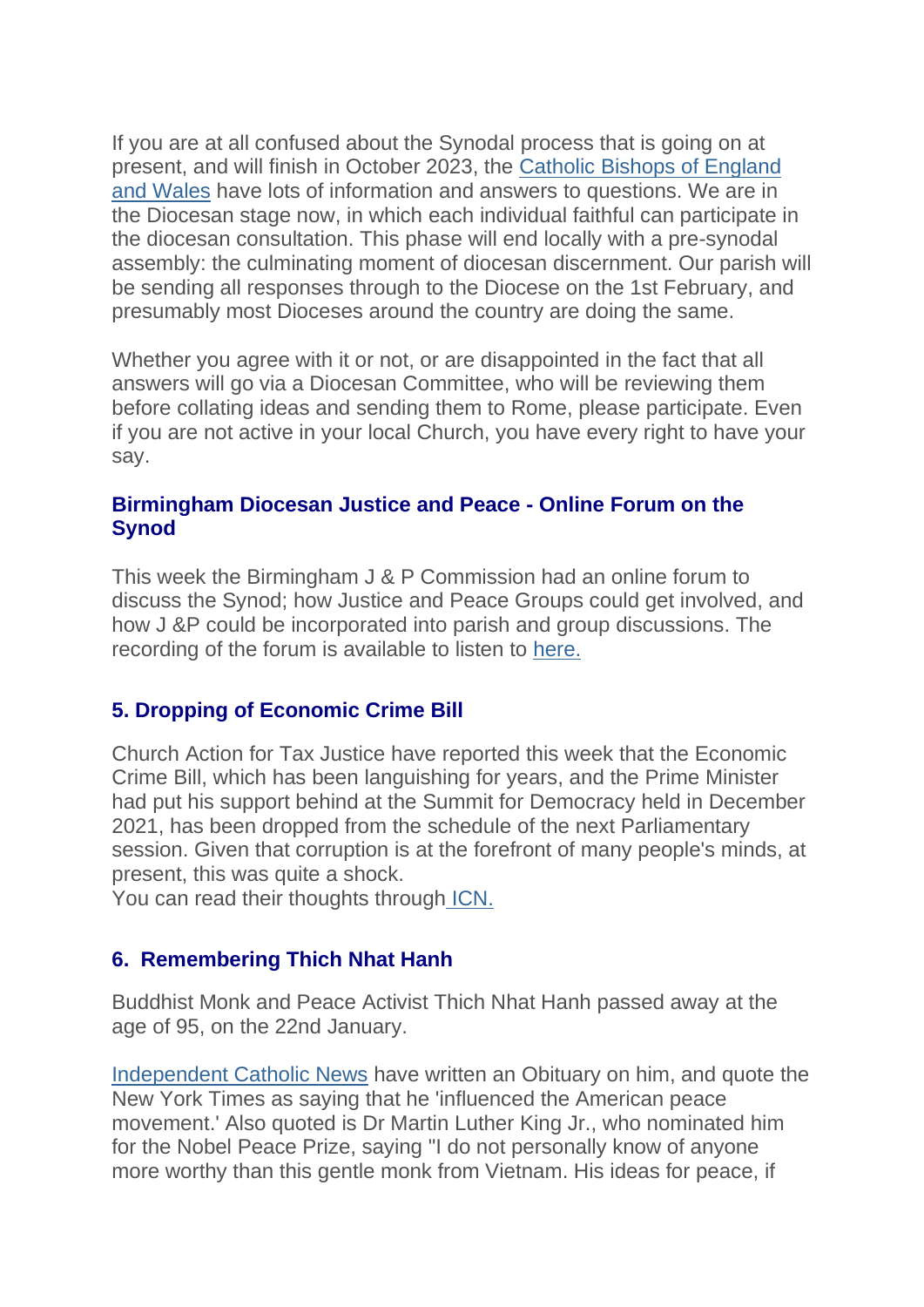applied, would build a monument to ecumenism, to world brotherhood, to humanity." May he rest in peace.

# **7. Inequality Kills**

In a report published on the 17th January, Oxfam have said: - *The wealth of the world's 10 richest men has doubled since the pandemic began. The incomes of 99% of humanity are worse off because of COVID-19. Widening economic, gender, and racial inequalities—as well as the inequality that exists between countries—are tearing our world apart.*

*This is not by chance, but choice: "economic violence" is perpetrated when structural policy choices are made for the richest and most powerful people. This causes direct harm to us all, and to the poorest people, women and girls, and racialized groups most. Inequality contributes to the death of at least one person every four seconds.*

*But we can radically redesign our economies to be centered on equality. We can claw back extreme wealth through progressive taxation; invest in powerful, proven inequality-busting public measures; and boldly shift power in the economy and society. If we are courageous, and listen to the movements demanding change, we can create an economy in which nobody lives in poverty, nor with unimaginable billionaire wealth—in which inequality no longer kills.*

Their full report and the unparalleled action needed to combat this inequality in the wake of Covid-19 is available to read [here.](https://justice-and-peace.us7.list-manage.com/track/click?u=43dc262537b1536e87dc04eca&id=a47135a674&e=21ab98db78)

# **8. Scotland's Christian Peace Groups Campaign at Faslane**

Frances Gallagher through ICN writes: - *One year on from the day the Treaty on the Prohibition of Nuclear Weapons was ratified on 22 January 2021 at the UN in New York, Justice and Peace Scotland joined our fellow anti-nuclear campaigners from Scottish CND, Pax Christi Scotland, Glasgow Catholic Worker and the Faslane Peace Camp to hold a vigil at the 'home of Trident' at Faslane on the Clyde.*

To read details of the day, and the actions that they are calling for, go to [ICN.](https://justice-and-peace.us7.list-manage.com/track/click?u=43dc262537b1536e87dc04eca&id=db97feb43b&e=21ab98db78)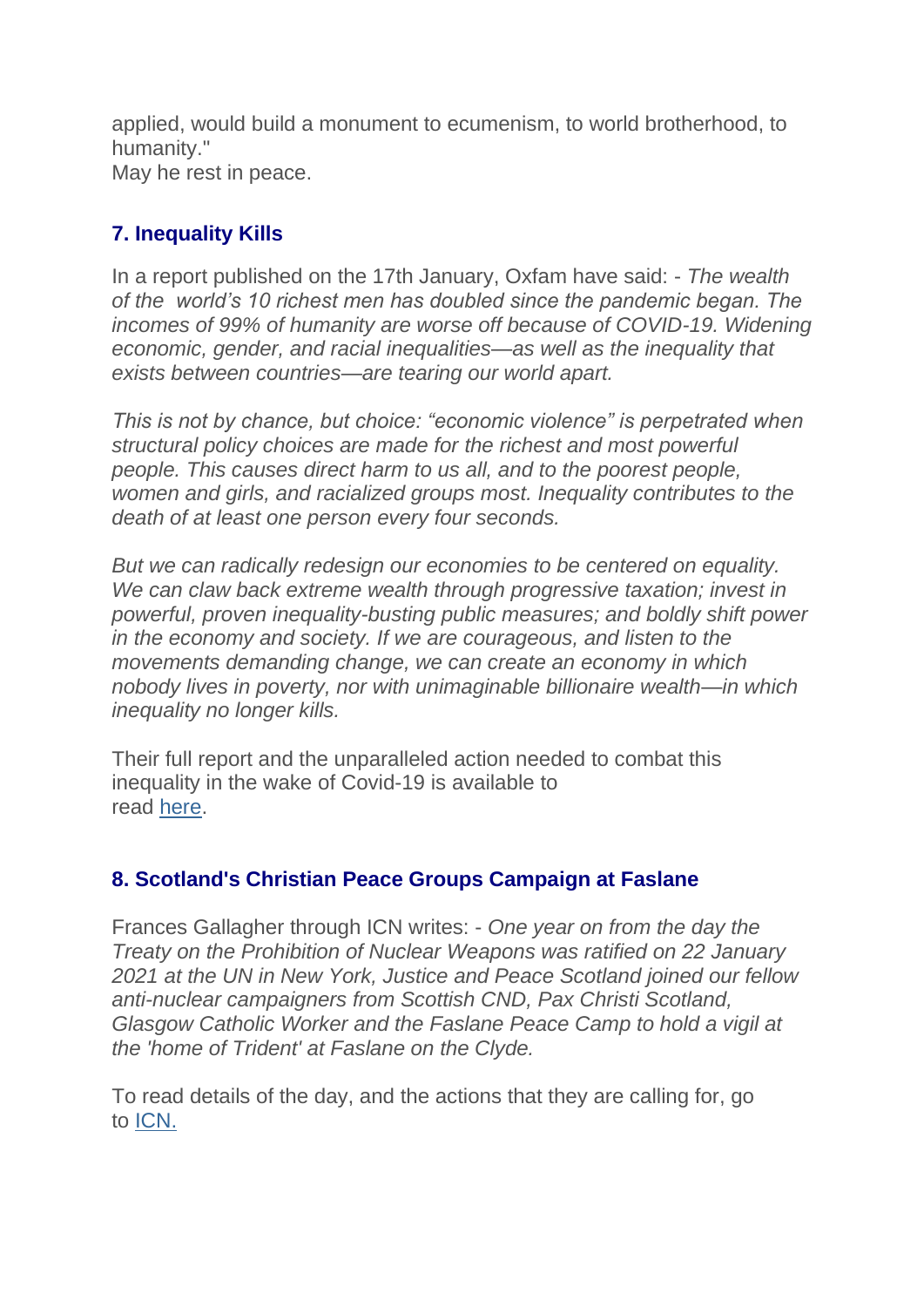# **9. Columban Schools Media Competition**



This is the final reminder for the Columban Schools Media Competition which closes on the 11th February 2022. If you haven't done so already, please share it to any students you know aged 13 to 18 inclusive. More details are available through the [Columban website.](https://justice-and-peace.us7.list-manage.com/track/click?u=43dc262537b1536e87dc04eca&id=abe33b9389&e=21ab98db78)

### **10. Congratulations!**

Recently we mentioned a couple of people given awards in the New Year's Honours List, Well, we have another unsung hero in our midst.

Congratulations to Catherine Tuitt who received her MBE at Windsor Castle recently for charity and community service spanning 34 years.

Amongst other things, Catherine established a London Community Credit Union, was an expert reviewer for the inter Governmental Panel of Climate Change, and was also an inaugural Board Member for London's first Community Land Trust. There is a little article about Catherine through the [East London Advertiser.](https://justice-and-peace.us7.list-manage.com/track/click?u=43dc262537b1536e87dc04eca&id=21e1e8089e&e=21ab98db78)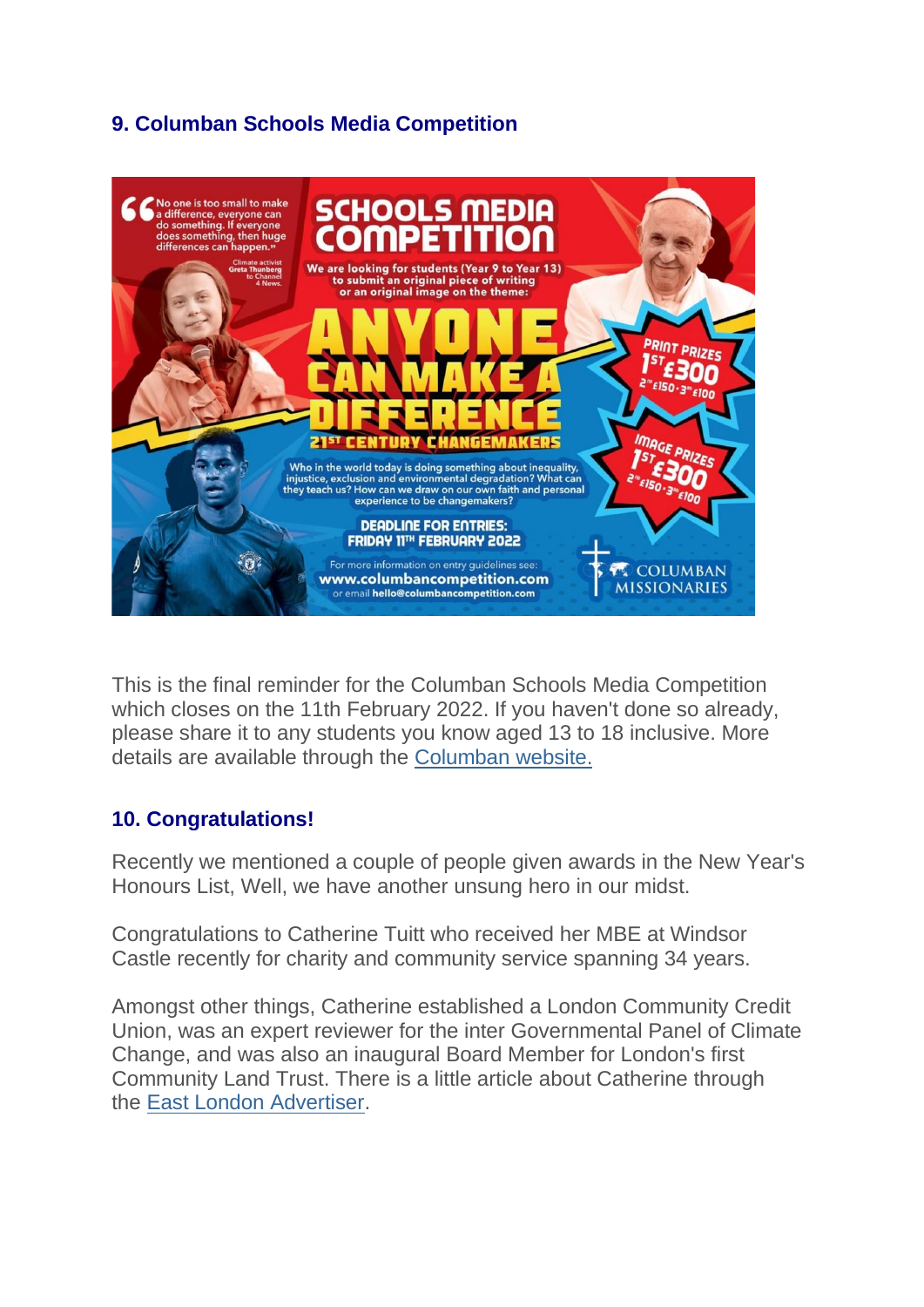# **11. NJPN Blog through ICN**

There are some great blogs to catch up on through Independent Catholic News: -

### **[17th January](https://justice-and-peace.us7.list-manage.com/track/click?u=43dc262537b1536e87dc04eca&id=a44dc50f5b&e=21ab98db78)** - **Fr. Rob Esdaile, Parish Priest of Our Lady of Lourdes, Thames Ditton - 'Young and old in dialogue for peace.'**

Fr. Rob's reflection is based on the World Peace Day Message of Pope Francis.

### [24th January](https://justice-and-peace.us7.list-manage.com/track/click?u=43dc262537b1536e87dc04eca&id=f9061f4d1b&e=21ab98db78) **- Paul Southgate, Chair of the NJPN - 'How I became ecumenical.'**

Paul talks about his own family's religious history, and how the NJPN Conference is being planned by an ecumenical team.

# [28th January](https://justice-and-peace.us7.list-manage.com/track/click?u=43dc262537b1536e87dc04eca&id=706faba5c2&e=21ab98db78) **- Henrietta Cullinan - 'Voices from Afghanistan'**

Henrietta writes about Afghan Peace Projects, and the work that they have done in Kabul for the past 13 years, and there are messages about the situation now under the Taliban.

Grateful thanks to our friends at [Independent Catholic News](https://justice-and-peace.us7.list-manage.com/track/click?u=43dc262537b1536e87dc04eca&id=3749ee0a70&e=21ab98db78) for allowing us to publish on their website. Please sign up and support them if you can.

## **Newsletters**

## **12. Ecumenical Council for Corporate Responsibility January 2022**

Working to bring money and finance issues into Christian living and teaching. Read it [here.](https://justice-and-peace.us7.list-manage.com/track/click?u=43dc262537b1536e87dc04eca&id=bfb16bdf36&e=21ab98db78)

### **13. Church Action on Poverty Winter 2022**

The Winter edition of Spark is available to read [here.](https://justice-and-peace.us7.list-manage.com/track/click?u=43dc262537b1536e87dc04eca&id=eab312ab82&e=21ab98db78) News as they enter the 40th year of Church Action on Poverty.

### **14. Columban JPIC - Time to Act January 2022**

Time to Act for Justice, Peace and Ecology - the Columbans monthly campaign bulletin online, with three campaign suggestions for the month. Read it through the [Columbans website.](https://justice-and-peace.us7.list-manage.com/track/click?u=43dc262537b1536e87dc04eca&id=1e4b4da79a&e=21ab98db78)

## **15. Living Fair January 2022**

Advertising new goods, sale items, and giving some information about their work. Download it [here.](https://justice-and-peace.us7.list-manage.com/track/click?u=43dc262537b1536e87dc04eca&id=3a8d9eb55a&e=21ab98db78)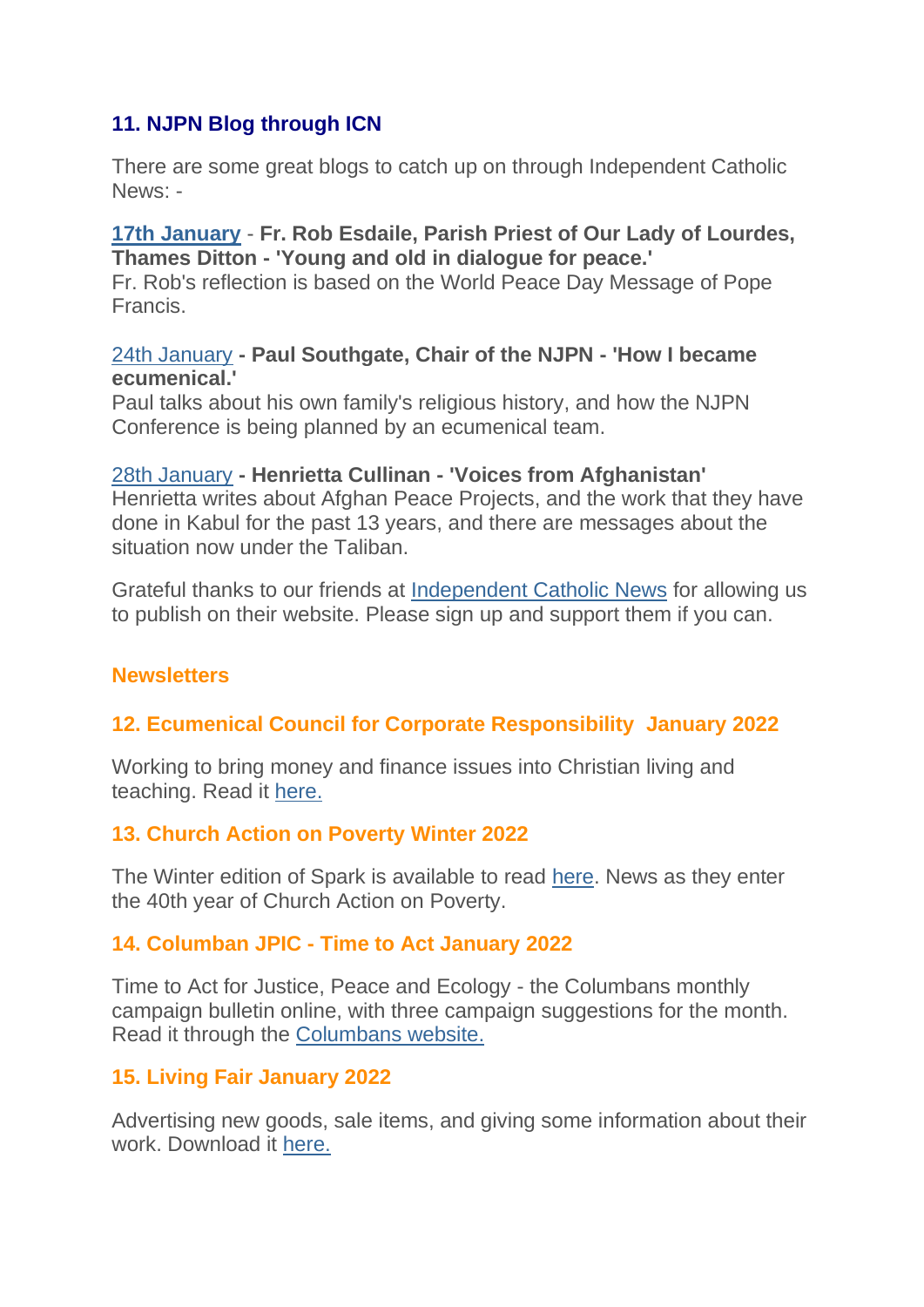## **16. Trade Matters January 2022**

The magazine of Traidcraft Exchange, it has lots of good articles, including one about the proposed Business, Human Rights and Environment Act. Read it [here.](https://justice-and-peace.us7.list-manage.com/track/click?u=43dc262537b1536e87dc04eca&id=fb8ac79cc7&e=21ab98db78)

# **17. Joint Public Issues Team January 2022**

Lots of news including details of their Conference, and the Nationality and Borders Bill. Available through their [website.](https://justice-and-peace.us7.list-manage.com/track/click?u=43dc262537b1536e87dc04eca&id=c083757730&e=21ab98db78)

# **EVENTS (in chronological order where applicable)**

**18. 14th -27th February - Church Action on Poverty Sunday** [Sign up to take part](https://justice-and-peace.us7.list-manage.com/track/click?u=43dc262537b1536e87dc04eca&id=adc9c9afef&e=21ab98db78)

**19. 21st February - 6th March** [Fairtrade Fortnight](https://justice-and-peace.us7.list-manage.com/track/click?u=43dc262537b1536e87dc04eca&id=f59a117da1&e=21ab98db78)

### **20. 24th February - 6pm - 8.30pm PACT - Sir Harold Hood Memorial Lecture**

Professor Anna Rowlands - [Reimagining Human Dignity in Dark Times](https://justice-and-peace.us7.list-manage.com/track/click?u=43dc262537b1536e87dc04eca&id=c9fb87499f&e=21ab98db78)

## **21. 26th February - 10.45am for a prompt 11am start - NJPN Networking Day**

The planned follow up day on Mental Health has been postponed due to unavailability of the speakers. We are in the process of looking if we can use this day to produce a Justice and Peace Response to the Synod. If any organisation has anything they want to advertise during the Networking Session, please email it to Geoff by the **22nd February** to enable him to collate it onto the PowerPoint. His email address is admin@justice-and-peace.org.uk

Please register in advance for this meeting on the following link: [https://us06web.zoom.us/meeting/register/tZckcumrpzwrHdN0ZBadT25ZQ](https://justice-and-peace.us7.list-manage.com/track/click?u=43dc262537b1536e87dc04eca&id=4d54bbbf85&e=21ab98db78) [PeDnifN\\_nNS](https://justice-and-peace.us7.list-manage.com/track/click?u=43dc262537b1536e87dc04eca&id=4d54bbbf85&e=21ab98db78)

## **22. 28th February - 7.30pm - 8.45pm - Westminster Justice and Peace Commission**

Leaving Something on the Table - [How Money Doesn't Make the World Go](https://justice-and-peace.us7.list-manage.com/track/click?u=43dc262537b1536e87dc04eca&id=a7e6045be9&e=21ab98db78)  [Round](https://justice-and-peace.us7.list-manage.com/track/click?u=43dc262537b1536e87dc04eca&id=a7e6045be9&e=21ab98db78)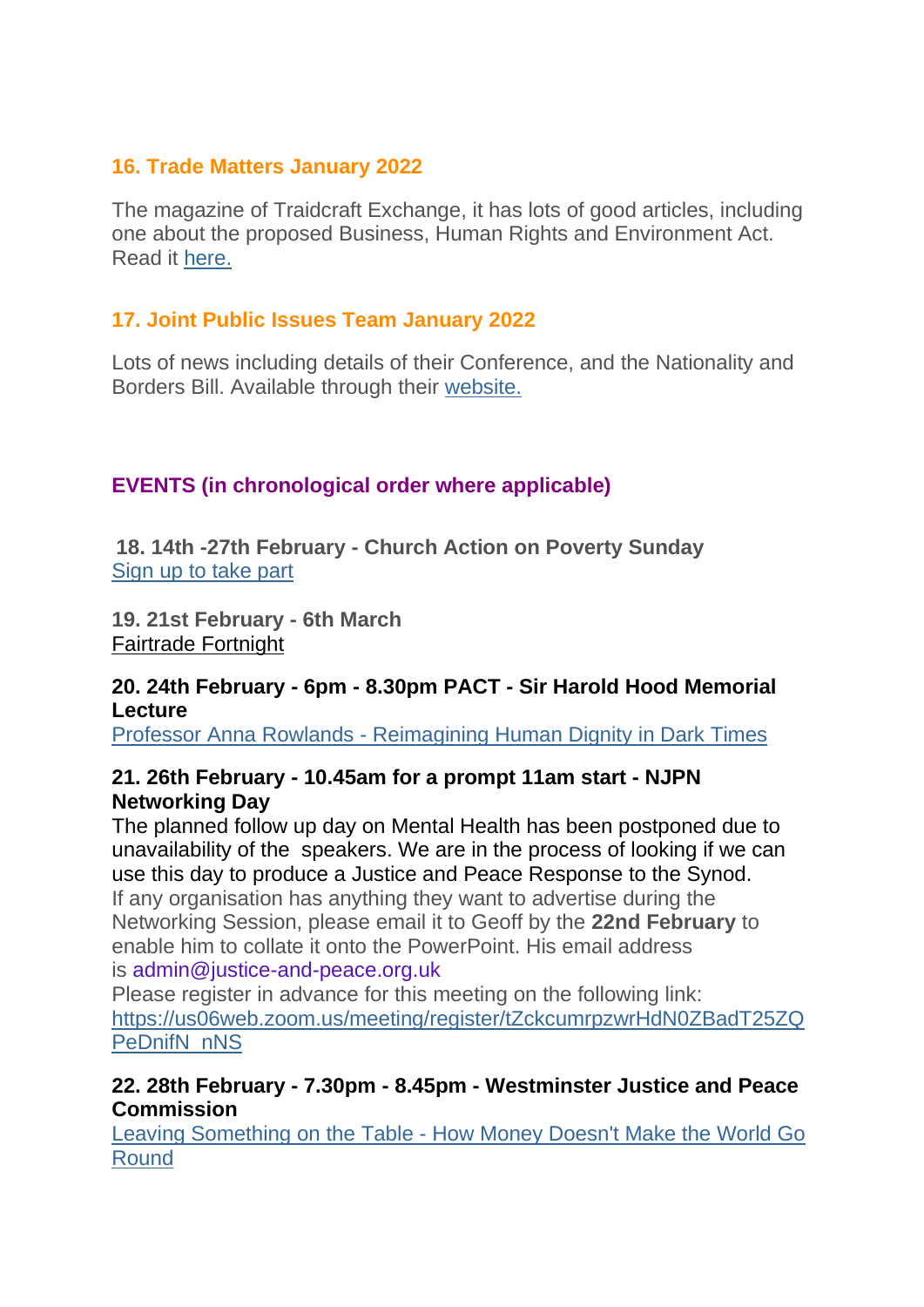### **23. 8th - 10th July - Student Christian Movement**

[Reinventing Radical: Courageous Discipleship for a Changing World](https://justice-and-peace.us7.list-manage.com/track/click?u=43dc262537b1536e87dc04eca&id=dcb1c20ef1&e=21ab98db78)

### **24. 22nd - 24th July - NJPN Annual Conference**

[Hope! A verb with its sleeves rolled up.](https://justice-and-peace.us7.list-manage.com/track/click?u=43dc262537b1536e87dc04eca&id=924fb1dd6e&e=21ab98db78)

Bookings now open. Don't forget it is cheaper if you book before the 20th May!

**25. Christian CND Workshops -** Christian CND are currently offering free workshops for churches, small groups and youth groups around nuclear disarmament and peace activism.

The workshops are tailored to the demographic of the participants and include discussion around what the Bible says about peace, how we as Christians can engage with issues of peace and nuclear disarmament, and what it means to be a peacemaker in our everyday lives.

These workshops are also offered both in person in the church building and online over Zoom. Find out more by accessing their website [here.](https://justice-and-peace.us7.list-manage.com/track/click?u=43dc262537b1536e87dc04eca&id=09756a78cd&e=21ab98db78)

## **Actions**

### **26. Demand Debt Justice for Zambia**

Global Justice Now writes: - *Big banks are making up to 250% profit from Zambia's debt crisis. We need to demand debt cancellation now.*

*These banks have refused calls from the IMF, World Bank and UN to suspend repayments and have continued profiting throughout the pandemic.*

*Collectively, they receive more in repayments each year than the Zambian government spends on healthcare or climate adaptation.*

For more information and to sign the petition, go to the Global Justice Now [website.](https://justice-and-peace.us7.list-manage.com/track/click?u=43dc262537b1536e87dc04eca&id=aecbb98b34&e=21ab98db78)

As an aside to this, much of Africa is suffering financially due to the Covid-19 pandemic. The leadership of the Jesuit Justice and Ecology Network – Africa (JENA) observed that in order to sufficiently recover from the harsh impacts of the COVID-19 shock, Sub-Saharan Africa needs "massive financial resources". You can read more about it through [ACI Africa.](https://justice-and-peace.us7.list-manage.com/track/click?u=43dc262537b1536e87dc04eca&id=3a7aea0ee6&e=21ab98db78)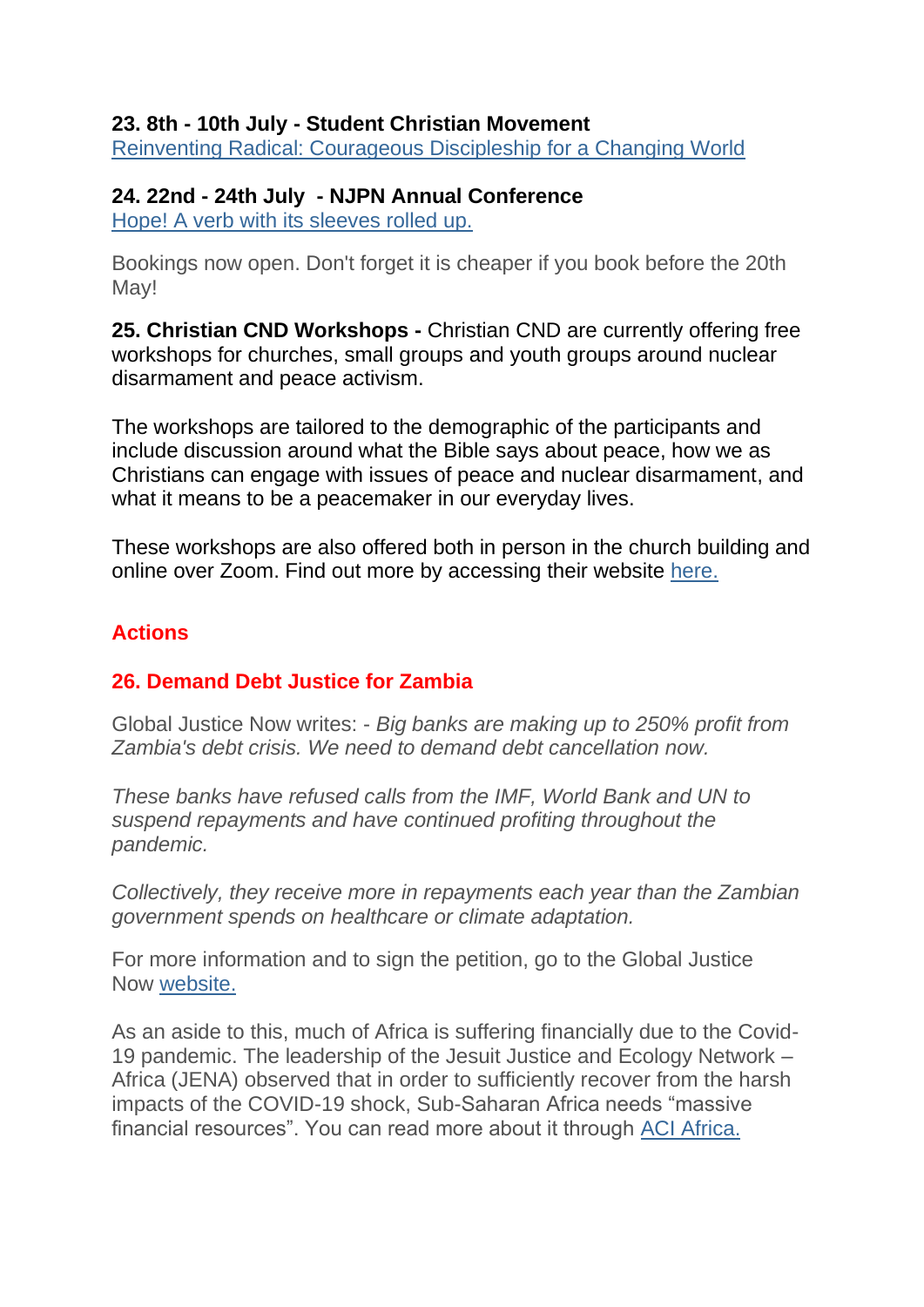## **27. Walk Against Hunger this Lent**

CAFOD writes: - *There are 200 million children in the world whose lives are at risk from malnutrition. This Lent, challenge yourself to walk 200km, and help give hunger its marching orders. Do 5k a day, your way, for 40 days, get sponsored and you'll conquer your 200km target in time for Easter – and help people around the world to live free from hunger. To take part, go to [cafod.org.uk/walk.](https://justice-and-peace.us7.list-manage.com/track/click?u=43dc262537b1536e87dc04eca&id=55709bac3f&e=21ab98db78)*

## **28. Call on the ICC to Investigate Potential War Crimes in Yemen**

Campaign Against Arms Trade writes: - On 11th December 2019 a coalition of European and Yemeni groups led by Mwatana for Human Rights and the European Centre for Constitutional and Human Rights (ECCHR), including Campaign Against Arms Trade (CAAT), submitted a Communication to the International Criminal Court (ICC), calling on the Court to investigate European governments and arms company officials for potentially aiding and abetting war crimes in Yemen.

Two years on, the Office of the Prosecutor is still examining the Communication to decide if the ICC will start a formal investigation. Help demonstrate the strength of public feeling on this case, by calling on the Prosecutor, British lawyer Karim Khan, to secure accountability for the people of Yemen.

Add your name to the letter [here.](https://justice-and-peace.us7.list-manage.com/track/click?u=43dc262537b1536e87dc04eca&id=be5c04e571&e=21ab98db78)

# **THE LAST WORDS**

### **29. Never Condemn a Child**

I picked this up through ACI Africa, who reported on the words that Pope Francis spoke at his general audience on the 26th January.

He said: *"I am thinking at this moment of so many people who are crushed by the weight of life and can no longer hope or pray. May St. Joseph help them to open themselves to dialogue with God in order to find light, strength, and peace."*

Speaking off the cuff, he added: *"And I am thinking, too, of parents in the face of their children's problems: Children with many illnesses, children who are sick, even with permanent maladies — how much pain is there! parents who see different sexual orientations in their children; how to deal with this and accompany their children and not hide in an attitude of*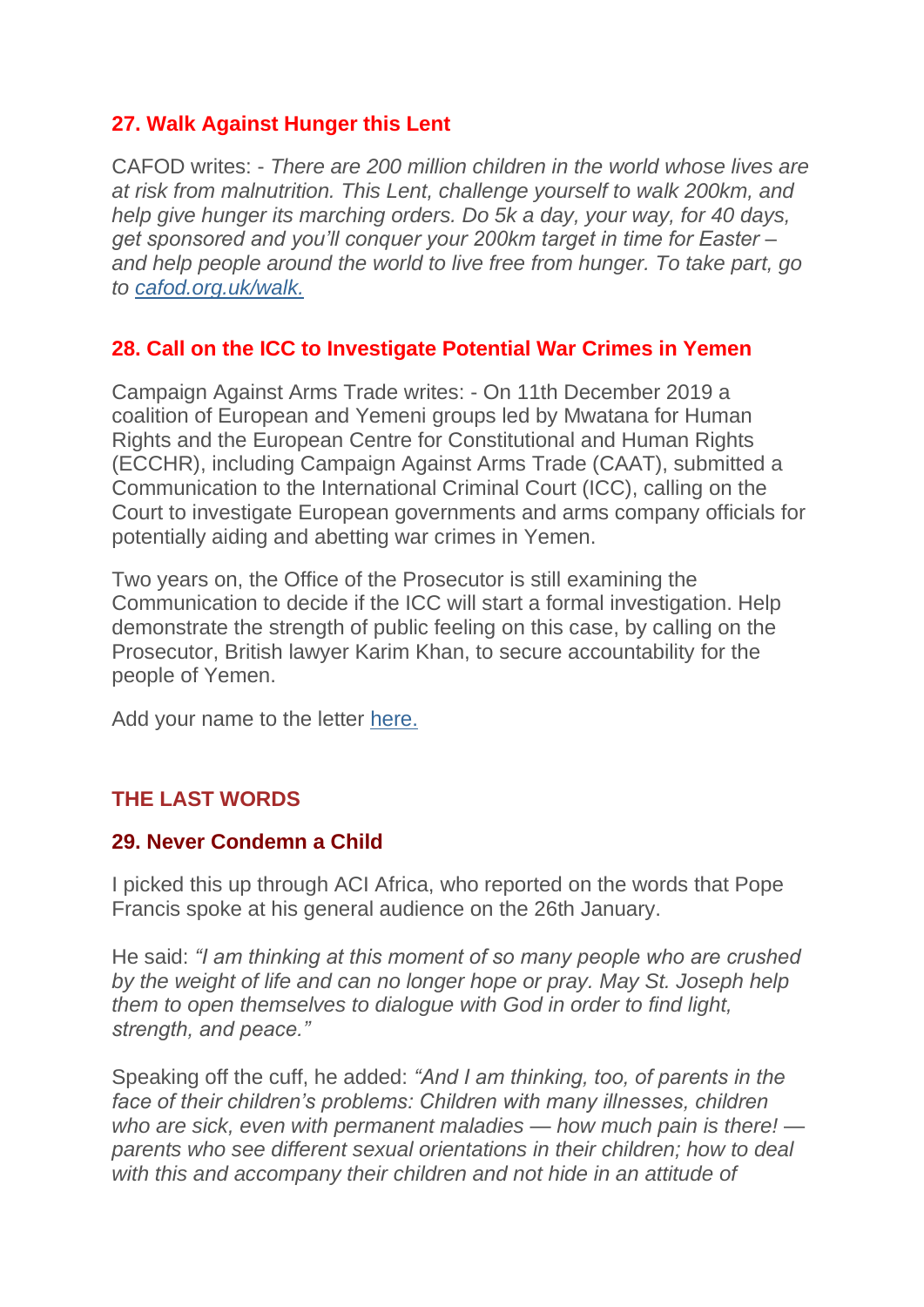*condemnation."*

*"Parents who see their children leaving because of an illness, and also even sadder, we read about it every day in the newspapers — children who get into mischief and end up in a car accident. Parents who see their children not progressing in school and don't know how... So many parental problems. Let's think about it: how to help them."*

*"And to these parents I say: don't be scared. Yes, there is pain. A lot. But think of the Lord, think about how Joseph solved the problems and ask Joseph to help you. Never condemn a child."*

If you are someone who has had children of your own, or who has been involved with fostering or adopting children - or even if you have been a Teacher or a Social Worker, something in the above few lines will resonate with you. Children of all ages can hurt - some children have been broken by life's circumstances - and life today is tough, particularly for those who may be different in some way.

Recently I have been introduced to Therapeutic Parenting. If you have children, or work with children, and are struggling, there are books about it, plus information through the NATP (National Association of Therapeutic Parenting). It is well worth looking into.

You can read the full script of Pope Francis' General Audience [here.](https://justice-and-peace.us7.list-manage.com/track/click?u=43dc262537b1536e87dc04eca&id=2f873a0d57&e=21ab98db78)

I will finish with the famous Poem by Dorothy Law Nolte: -

### **Children Learn What They Live**

*If children live with criticism,*

*They learn to condemn.*

*If children live with hostility,*

*They learn to fight.*

*If children live with ridicule,*

*They learn to be shy.*

*If children live with shame,*

*They learn to feel guilty.*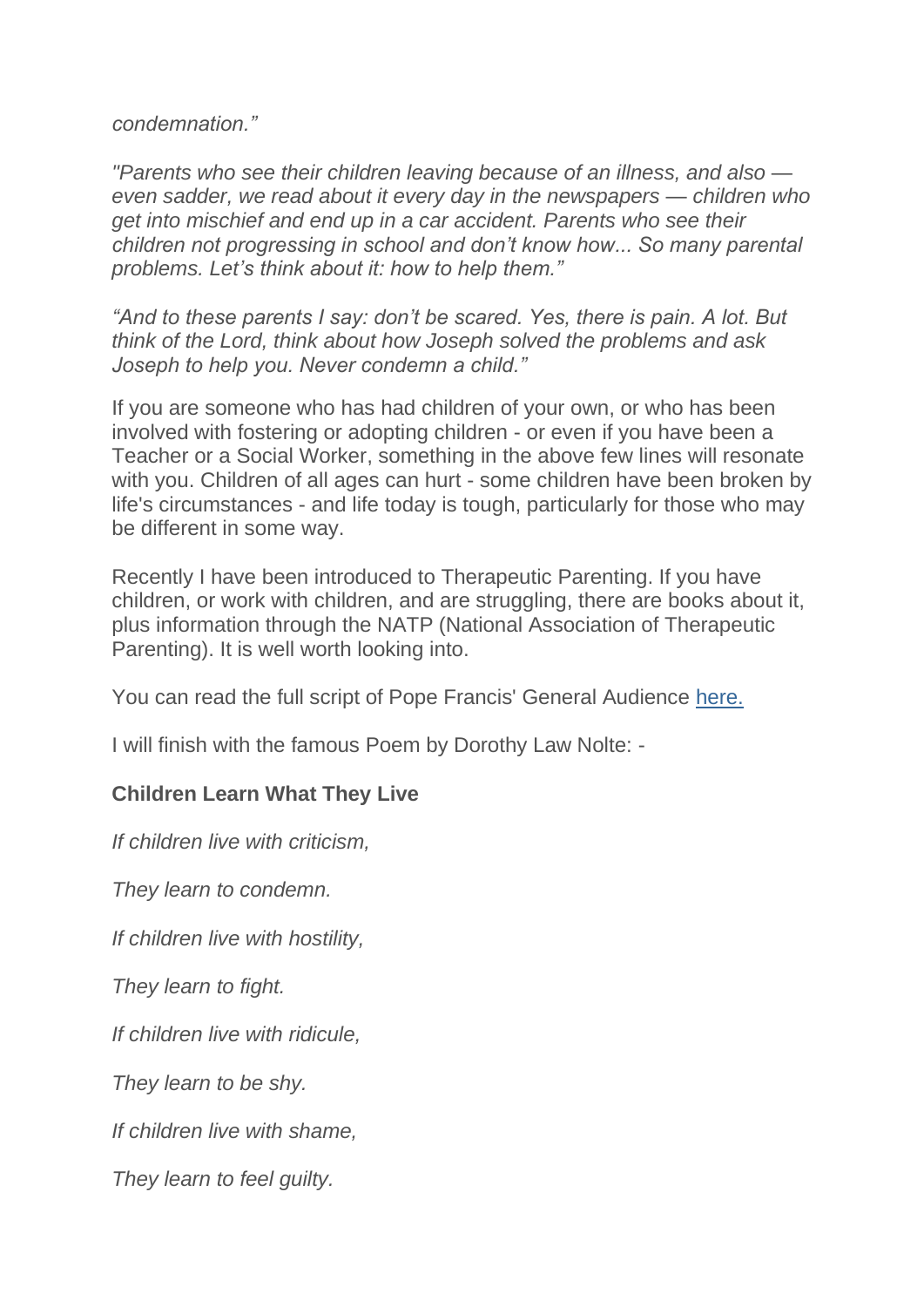*If children live with encouragement,*

*They learn confidence.*

*If children live with tolerance,*

*They learn to be patient.*

*If children live with praise,*

*They learn to appreciate.*

*If children live with acceptance,*

*They learn to love.*

*If children live with approval,*

*They learn to like themselves.*

*If children live with honesty,*

*They learn truthfulness.*

*If children live with security,*

*They learn to have faith in themselves and others.*

*If children live with friendliness,*

*They learn the world is a nice place in which to live.*

*(Copyright 1972/1975 by Dorothy Law Nolte)*

### **Note on Data Protection**

Your email address is stored with MailChimp only to allow us to send you these emails, and to track interactions (e.g. open rates). To read more about how MailChimp stores and uses your information, click here for the full [MailChimp Privacy Policy.](https://justice-and-peace.us7.list-manage.com/track/click?u=43dc262537b1536e87dc04eca&id=b12093f926&e=21ab98db78) Sections referring to Distribution Lists concern your emails.

No sensitive data (such as credit card details) is given to MailChimp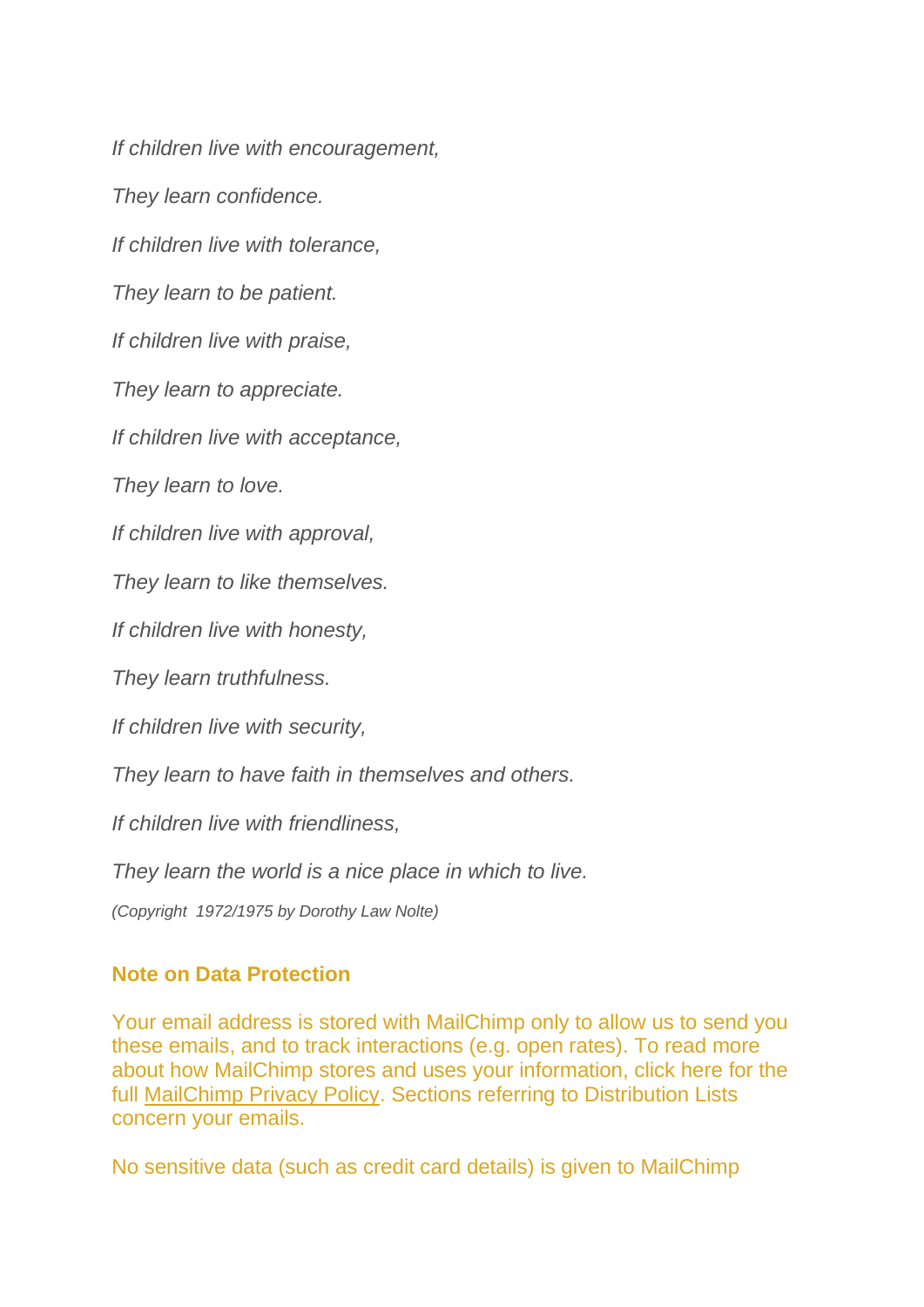because we do not have an e-commerce element.

You can **unsubscribe** or **update your preferences** at any time by clicking the links at the bottom of the page.

### **NEWS LINKS**

### **Independent Catholic News**

Find Justice and Peace stories at: [http://www.indcatholicnews.com/news/justice-peace-environment](https://justice-and-peace.us7.list-manage.com/track/click?u=43dc262537b1536e87dc04eca&id=571733aaa1&e=21ab98db78) [Sign up](https://justice-and-peace.us7.list-manage.com/track/click?u=43dc262537b1536e87dc04eca&id=cb98e33d01&e=21ab98db78) to receive these regularly.

### **Catholic Communications Network**

Find news stories at [www.catholicnews.org.uk](https://justice-and-peace.us7.list-manage.com/track/click?u=43dc262537b1536e87dc04eca&id=0a18a7eaf3&e=21ab98db78)

Latest Zenit Headlines [here](https://justice-and-peace.us7.list-manage.com/track/click?u=43dc262537b1536e87dc04eca&id=e2a2103bc1&e=21ab98db78)

Vatican News homepage: [www.vaticannews.va](https://justice-and-peace.us7.list-manage.com/track/click?u=43dc262537b1536e87dc04eca&id=51e9914b9d&e=21ab98db78)

### **World Council of Churches**

[https://www.oikoumene.org/en/](https://justice-and-peace.us7.list-manage.com/track/click?u=43dc262537b1536e87dc04eca&id=9f82e7711f&e=21ab98db78)

### **UK Parliament News**

[https://www.parliament.uk/business/news/](https://justice-and-peace.us7.list-manage.com/track/click?u=43dc262537b1536e87dc04eca&id=fea2536572&e=21ab98db78)

Follow us on Twitter: @NJandPNetwork

Follow us on Facebook: National Justice and Peace Network

**Registered Office: - NJPN, 39 Eccleston Square, London SW1V 1BX** Telephone Numbers: - 020 7901 4864 and 07365 838535

### **About these E-BULLETINS**

The items above are emails received from around the Network which may be of interest to those involved in working for justice and peace.

The views expressed are not necessarily those of NJPN.

To **unsubscribe** from these mailings, email [eb](mailto:admin@justice-and-peace.org.uk)ulletin@justice-and-peace.org with "unsubscribe" in the subject box. We also welcome your **feedback** at the same address.

**Forwarding these emails:** Please feel free to forward these emails on to your contacts – *but please remember to tell them to contact YOU if they want to unsubscribe!*

### **Urgent Actions**:

We sometimes receive emails that need immediate action and cannot wait for the weekly bulletin. To receive these items email the same address with **"urgent actions"** in the subject box.